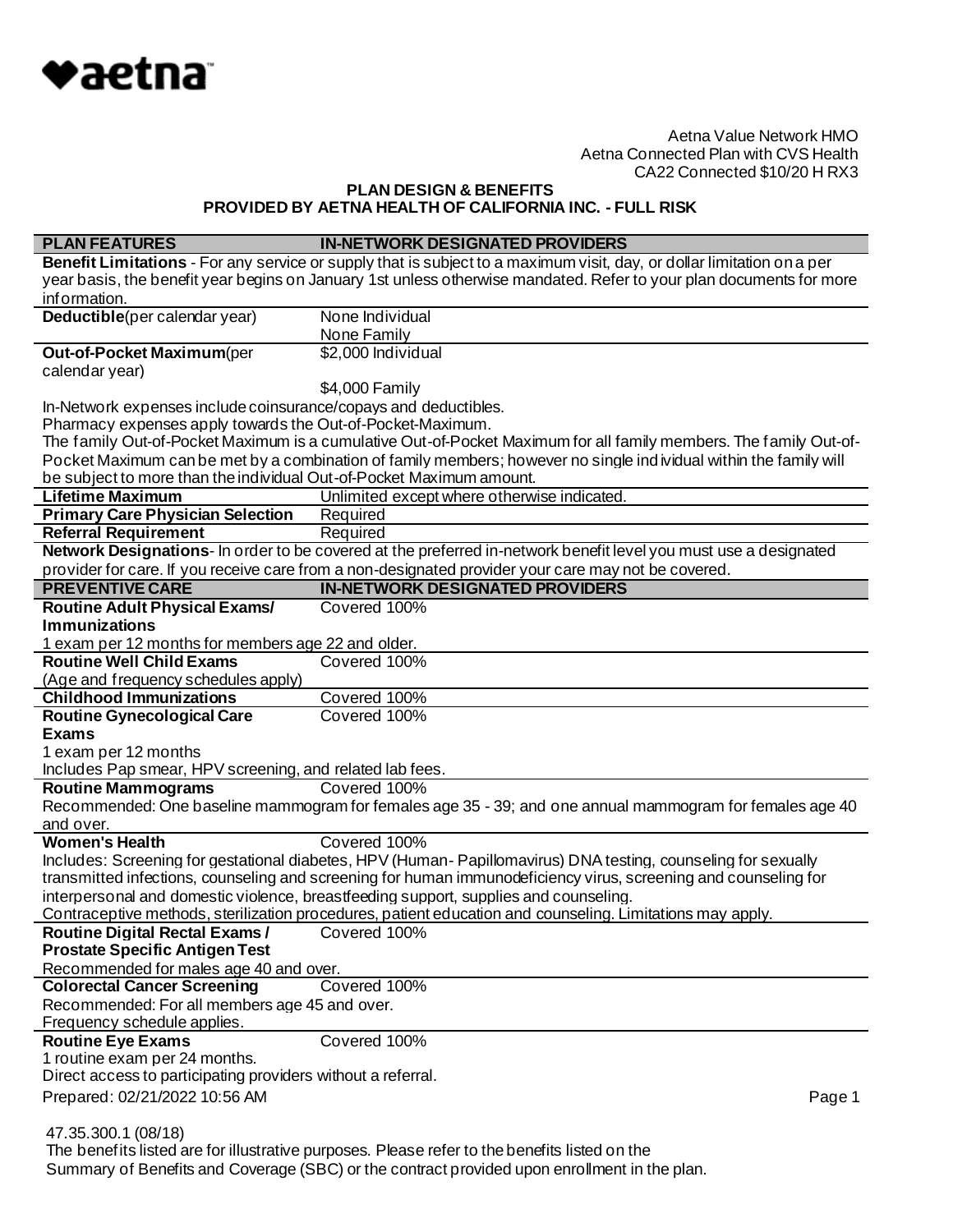

# **PLAN DESIGN & BENEFITS PROVIDED BY AETNA HEALTH OF CALIFORNIA INC. - FULL RISK**

| <b>Routine Hearing Screening</b>                                | Covered 100%                                                                                                        |
|-----------------------------------------------------------------|---------------------------------------------------------------------------------------------------------------------|
| <b>PHYSICIAN SERVICES</b>                                       | <b>IN-NETWORK DESIGNATED PROVIDERS</b>                                                                              |
| <b>Primary Care Physician Visits</b>                            | \$10 office visit copay                                                                                             |
|                                                                 | Includes services of an internist, general physician, family practitioner or pediatrician.                          |
| <b>Specialist Office Visits</b>                                 | \$20 office visit copay                                                                                             |
| <b>Pre-Natal Maternity</b>                                      | Covered 100%                                                                                                        |
| <b>Walk-in Clinics</b>                                          | Covered 100%                                                                                                        |
|                                                                 | Walk-in Clinics are free-standing health care facilities that (a) may be located in or with a pharmacy, drug store, |
|                                                                 | supermarket or other retail store; and (b) provide limited medical care and services on a scheduled or unscheduled  |
|                                                                 | basis. Urgent care centers, emergency rooms, the outpatient department of a hospital, ambulatory surgical centers,  |
| and physician offices are not considered to be Walk-in Clinics. |                                                                                                                     |
| <b>Allergy Testing</b>                                          | Your cost sharing is based on the type of service and where it is performed                                         |
| <b>Allergy Injections</b>                                       | Your cost sharing is based on the type of service and where it is performed                                         |
| <b>DIAGNOSTIC PROCEDURES</b>                                    | <b>IN-NETWORK DESIGNATED PROVIDERS</b>                                                                              |
| <b>Diagnostic Laboratory</b>                                    | Covered 100%                                                                                                        |
|                                                                 | If performed as a part of a physician office visit and billed by the physician, expenses are covered subject to the |
| applicable physician's office visit member cost sharing.        |                                                                                                                     |
| <b>Diagnostic X-ray</b>                                         | Covered 100%                                                                                                        |
|                                                                 | If performed as a part of a physician office visit and billed by the physician, expenses are covered subject to the |
| applicable physician's office visit member cost sharing.        |                                                                                                                     |
| <b>Diagnostic X-ray for Complex</b>                             | $$100$ copay                                                                                                        |
| <b>Imaging Services</b>                                         |                                                                                                                     |
|                                                                 | If performed as a part of a physician office visit and billed by the physician, expenses are covered subject to the |
| applicable physician's office visit member cost sharing.        |                                                                                                                     |
|                                                                 |                                                                                                                     |
| <b>EMERGENCY MEDICAL CARE</b>                                   | <b>IN-NETWORK DESIGNATED PROVIDERS</b>                                                                              |
| <b>Urgent Care Provider</b>                                     | \$35 office visit copay                                                                                             |
| <b>Non-Urgent Use of Urgent Care</b>                            | <b>Not Covered</b>                                                                                                  |
| <b>Provider</b>                                                 |                                                                                                                     |
| <b>Emergency Room</b>                                           | \$300 copay                                                                                                         |
| Copay waived if admitted                                        |                                                                                                                     |
| Non-Emergency Care in an                                        | Not Covered                                                                                                         |
| <b>Emergency Room</b>                                           |                                                                                                                     |
| <b>Emergency Use of Ambulance</b>                               | $$150$ copay                                                                                                        |
| <b>Non-Emergency Use of Ambulance</b>                           | <b>Not Covered</b>                                                                                                  |
| <b>HOSPITAL CARE</b>                                            | <b>IN-NETWORK DESIGNATED PROVIDERS</b>                                                                              |
| <b>Inpatient Hospital</b>                                       | $$150$ copay                                                                                                        |
|                                                                 | Your cost sharing applies to all covered benefits incurred during your inpatient stay.                              |
| <b>Inpatient Maternity Coverage</b>                             | \$10 for Physician Maternity Services; \$150 copay for Facility Services                                            |
| (includes delivery and postpartum                               |                                                                                                                     |
| care)                                                           |                                                                                                                     |
|                                                                 | Your cost sharing applies to all covered benefits incurred during your inpatient stay.                              |
| <b>Outpatient Surgery - Hospital</b>                            | $$300$ copay                                                                                                        |
|                                                                 | Your cost sharing applies to all covered benefits incurred during your outpatient visit.                            |
| <b>Outpatient Surgery - Freestanding</b>                        | $$100$ copay                                                                                                        |
| <b>Facility</b>                                                 |                                                                                                                     |
|                                                                 | Your cost sharing applies to all covered benefits incurred during your outpatient visit.                            |
|                                                                 |                                                                                                                     |
| Prepared: 02/21/2022 10:56 AM                                   | Page 2                                                                                                              |

 47.35.300.1 (08/18) The benefits listed are for illustrative purposes. Please refer to the benefits listed on the Summary of Benefits and Coverage (SBC) or the contract provided upon enrollment in the plan.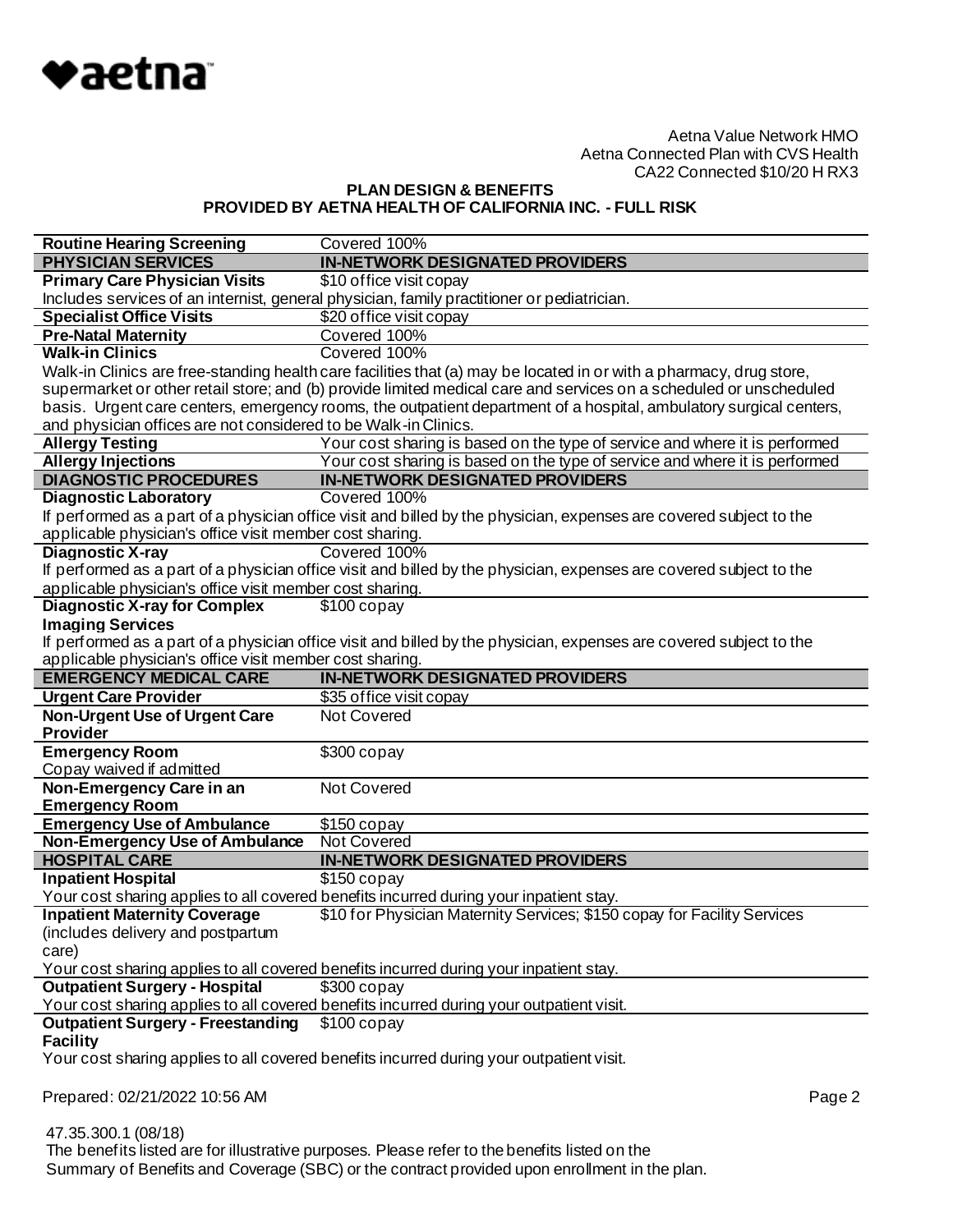

**PLAN DESIGN & BENEFITS PROVIDED BY AETNA HEALTH OF CALIFORNIA INC. - FULL RISK**

| <b>MENTAL HEALTH SERVICES</b>                                                                         | <b>IN-NETWORK DESIGNATED PROVIDERS</b>                                                                                   |
|-------------------------------------------------------------------------------------------------------|--------------------------------------------------------------------------------------------------------------------------|
| <b>Mental Health Inpatient</b>                                                                        | $$150$ copay                                                                                                             |
|                                                                                                       | Your cost sharing applies to all covered benefits incurred during your inpatient stay.                                   |
| <b>Mental Health Office Visits</b>                                                                    | \$20 copay                                                                                                               |
|                                                                                                       | Your cost sharing applies to all covered benefits incurred during your outpatient visit.                                 |
| <b>Other Mental Health Services</b>                                                                   | Covered 100%                                                                                                             |
| <b>SUBSTANCE ABUSE</b>                                                                                | <b>IN-NETWORK DESIGNATED PROVIDERS</b>                                                                                   |
| Inpatient                                                                                             | $$150$ copay                                                                                                             |
|                                                                                                       | Your cost sharing applies to all covered benefits incurred during your inpatient stay.                                   |
| <b>Residential Treatment Facility</b>                                                                 | $$150$ copay                                                                                                             |
| <b>Substance Abuse Office Visits</b>                                                                  | \$20 copay                                                                                                               |
|                                                                                                       | Your cost sharing applies to all covered benefits incurred during your outpatient visit.                                 |
| <b>Other Substance Abuse Services</b>                                                                 | Covered 100%                                                                                                             |
| <b>OTHER SERVICES</b>                                                                                 | <b>IN-NETWORK DESIGNATED PROVIDERS</b>                                                                                   |
| <b>Skilled Nursing Facility</b>                                                                       | $$150$ copay                                                                                                             |
| Limited to 100 days per year                                                                          |                                                                                                                          |
|                                                                                                       | Your cost sharing applies to all covered benefits incurred during your inpatient stay.                                   |
| <b>Home Health Care</b>                                                                               | \$20 copay                                                                                                               |
| Limited to 120 visits per year                                                                        |                                                                                                                          |
|                                                                                                       | Limited to 3 intermittent visits per day by a participating home health care agency; 1 visit equals a period of 4 hrs or |
| less.                                                                                                 |                                                                                                                          |
| <b>Hospice Care - Inpatient</b>                                                                       | $$150$ copay                                                                                                             |
|                                                                                                       | Your cost sharing applies to all covered benefits incurred during your inpatient stay.                                   |
| <b>Hospice Care - Outpatient</b>                                                                      | \$20 copay                                                                                                               |
|                                                                                                       | Your cost sharing applies to all covered benefits incurred during your outpatient visit.                                 |
| <b>Outpatient Short-Term</b>                                                                          | \$20 copay                                                                                                               |
| <b>Rehabilitation</b>                                                                                 |                                                                                                                          |
| Includes speech, physical, occupational therapy                                                       |                                                                                                                          |
| <b>Spinal Manipulation Therapy</b>                                                                    | \$15 copay                                                                                                               |
| Limited to 20 visits per year                                                                         |                                                                                                                          |
| Direct access to participating providers without a referral.                                          |                                                                                                                          |
| <b>Habilitative Physical Therapy</b>                                                                  | Refer to MBH Outpatient Mental Health All Other                                                                          |
| <b>Habilitative Occupational Therapy</b>                                                              | Refer to MBH Outpatient Mental Health All Other                                                                          |
| <b>Habilitative Speech Therapy</b>                                                                    | Refer to MBH Outpatient Mental Health All Other                                                                          |
| <b>Autism Behavioral Therapy</b>                                                                      | Refer to MBH Outpatient Mental Health                                                                                    |
| Covered same as any other Outpatient Mental Health benefit<br><b>Autism Applied Behavior Analysis</b> | Refer to MBH Outpatient Mental Health Other Services                                                                     |
|                                                                                                       |                                                                                                                          |
| Covered same as any other Outpatient Mental Health Other Services benefit                             |                                                                                                                          |
| <b>Autism Physical Therapy</b>                                                                        | Refer to MBH Outpatient Mental Health All Other                                                                          |
| <b>Autism Occupational Therapy</b>                                                                    | Refer to MBH Outpatient Mental Health All Other                                                                          |
| <b>Autism Speech Therapy</b>                                                                          | Refer to MBH Outpatient Mental Health All Other                                                                          |
| <b>Durable Medical Equipment</b>                                                                      | \$10 copay                                                                                                               |
| <b>Prosthetics</b><br><b>Orthotics</b>                                                                | Covered 100%                                                                                                             |
|                                                                                                       | Covered 100%                                                                                                             |
| Orthotics and special footwear covered for persons with foot disfigurement.                           | Pharmacy cost sharing applies if Pharmacy coverage is included; otherwise                                                |
| <b>Diabetic Supplies</b>                                                                              | PCP office visit cost sharing applies.                                                                                   |
| Prepared: 02/21/2022 10:56 AM                                                                         | Page 3                                                                                                                   |

47.35.300.1 (08/18)

 The benefits listed are for illustrative purposes. Please refer to the benefits listed on the Summary of Benefits and Coverage (SBC) or the contract provided upon enrollment in the plan.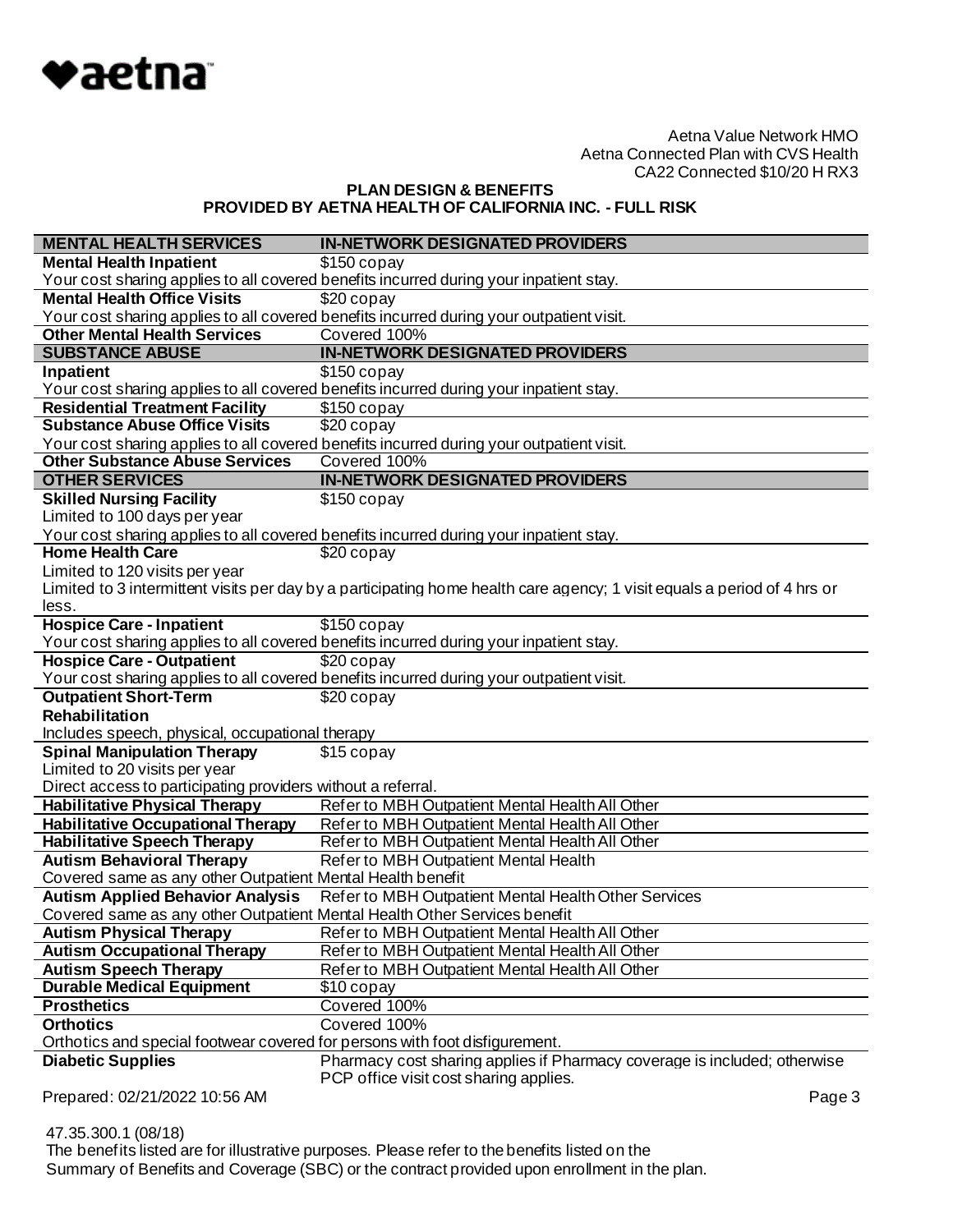

# **PLAN DESIGN & BENEFITS PROVIDED BY AETNA HEALTH OF CALIFORNIA INC. - FULL RISK**

| Women's Contraceptive drugs and                                               | Covered 100%                                                                                                              |
|-------------------------------------------------------------------------------|---------------------------------------------------------------------------------------------------------------------------|
| devices not obtainable at a                                                   |                                                                                                                           |
| pharmacy                                                                      |                                                                                                                           |
| <b>Affordable Care Act mandated</b>                                           | Covered 100%                                                                                                              |
| <b>Women's Contraceptives</b>                                                 |                                                                                                                           |
| <b>Infusion Therapy</b>                                                       | \$20 copay                                                                                                                |
| Administered in the home or                                                   |                                                                                                                           |
| physician's office                                                            |                                                                                                                           |
| <b>Infusion Therapy</b>                                                       | Your cost sharing is based on the type of service and where it is performed                                               |
| Administered in an outpatient hospital                                        |                                                                                                                           |
| department or freestanding facility                                           |                                                                                                                           |
| <b>Transplants</b>                                                            | $$150$ copay                                                                                                              |
|                                                                               | Preferred coverage is provided at an IOE contracted facility only.                                                        |
| <b>Bariatric Surgery</b>                                                      | $$150$ copay                                                                                                              |
| <b>Acupuncture</b>                                                            | Your cost sharing applies to all covered benefits incurred during your inpatient stay.<br>\$10 copay                      |
| Limited to 20 visits per year                                                 |                                                                                                                           |
| <b>FAMILY PLANNING</b>                                                        | <b>IN-NETWORK DESIGNATED PROVIDERS</b>                                                                                    |
| <b>Infertility Treatment</b>                                                  | Your cost sharing is based on the type of service and where it is performed                                               |
| Diagnosis and treatment of the underlying medical condition only.             |                                                                                                                           |
| <b>Fertility Preservation</b>                                                 | Your cost sharing is based on the type of service and where it is performed                                               |
| Includes coverage for cryopreservation and storage for iatrogenic infertility |                                                                                                                           |
|                                                                               | latrogenic infertility is infertility that may occur as a result of certain types of medical treatment                    |
| <b>Comprehensive Infertility Services</b>                                     | <b>Not Covered</b>                                                                                                        |
| Artificial insemination and ovulation induction                               |                                                                                                                           |
| <b>Advanced Reproductive</b>                                                  | Not Covered                                                                                                               |
| <b>Technology (ART)</b>                                                       |                                                                                                                           |
|                                                                               | In-vitro fertilization (IVF), zygote intrafallopian transfer (ZIFT), gamete intrafallopian transfer (GIFT), cryopreserved |
|                                                                               | embryo transfers, intracytoplasmic sperm injection (ICSI), or ovum microsurgery                                           |
| Vasectomy                                                                     | Your cost sharing is based on the type of service and where it is performed                                               |
| <b>Tubal Ligation</b>                                                         | Covered 100%                                                                                                              |
| <b>PRESCRIPTION DRUG BENEFITS</b>                                             | <b>IN-NETWORK</b>                                                                                                         |
| <b>Pharmacy Plan Type</b>                                                     | Advanced Control Plan - Aetna                                                                                             |
| <b>Preferred Generic Drugs</b><br>Retail                                      |                                                                                                                           |
| <b>Mail Order</b>                                                             | \$10 copay<br>\$20 copay                                                                                                  |
| <b>Preferred Brand-Name Drugs</b>                                             |                                                                                                                           |
| Retail                                                                        | \$30 copay                                                                                                                |
| <b>Mail Order</b>                                                             | \$60 copay                                                                                                                |
| Non-Preferred Generic and Brand-Name Drugs                                    |                                                                                                                           |
| Retail                                                                        | \$50 copay                                                                                                                |
| <b>Mail Order</b>                                                             | $$100$ copay                                                                                                              |
| <b>Specialty Drugs</b>                                                        |                                                                                                                           |
| <b>Preferred Specialty</b>                                                    | 30%                                                                                                                       |
|                                                                               | Maximum \$250                                                                                                             |
| <b>Non-Preferred Specialty</b>                                                |                                                                                                                           |
|                                                                               | 30%                                                                                                                       |
|                                                                               | Maximum \$250                                                                                                             |
| Prepared: 02/21/2022 10:56 AM                                                 | Page 4                                                                                                                    |

47.35.300.1 (08/18)

 The benefits listed are for illustrative purposes. Please refer to the benefits listed on the Summary of Benefits and Coverage (SBC) or the contract provided upon enrollment in the plan.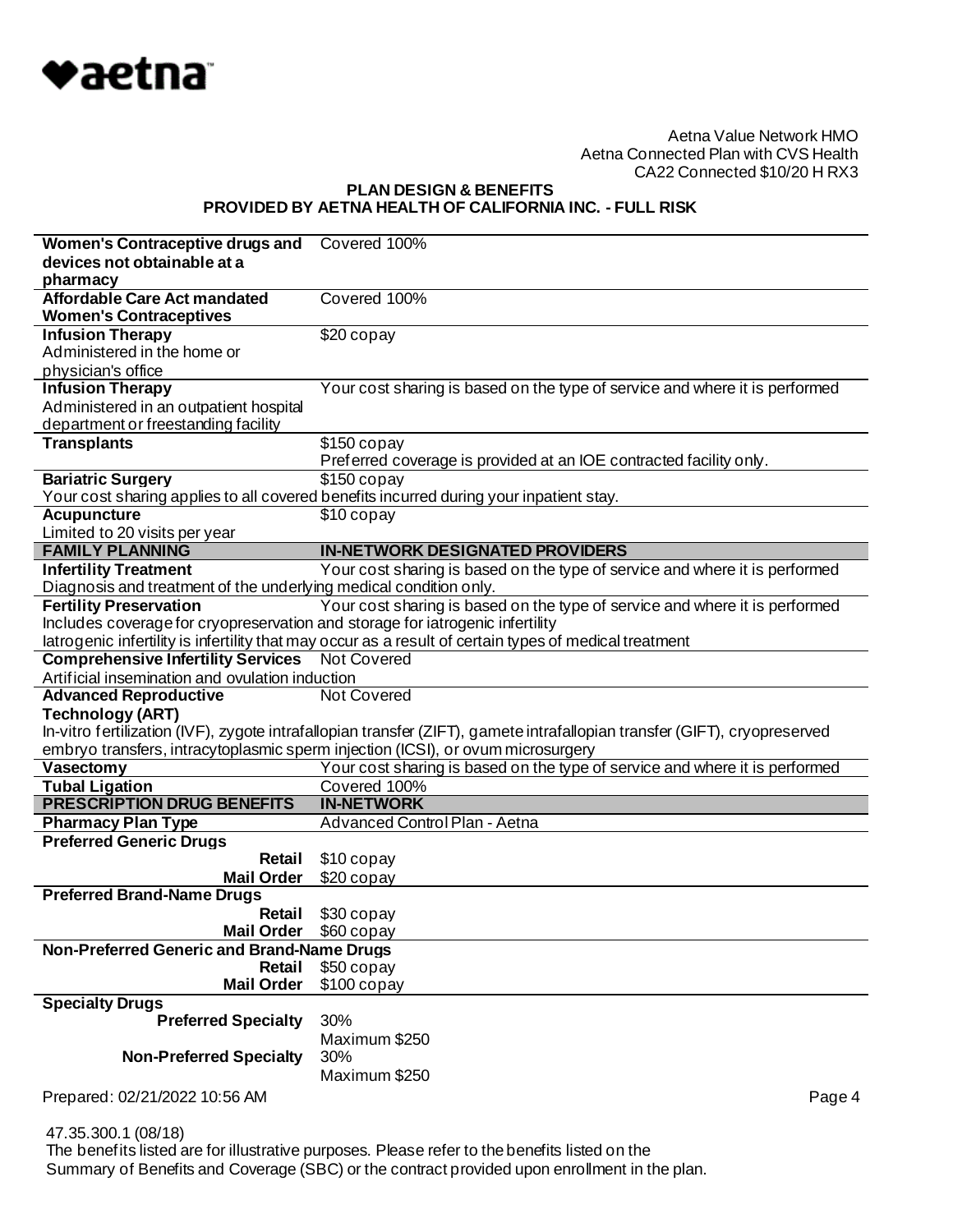

#### **PLAN DESIGN & BENEFITS PROVIDED BY AETNA HEALTH OF CALIFORNIA INC. - FULL RISK**

| <b>Pharmacy Day Supply and Requirements</b>                                                                           |                                                                           |  |
|-----------------------------------------------------------------------------------------------------------------------|---------------------------------------------------------------------------|--|
| Retail                                                                                                                | Up to a 30 day supply from Aetna Managed Pharmacy Network                 |  |
| <b>Mandatory Maintenance Choice</b>                                                                                   | After two retail fills, members are required to fill a 90-day supply of   |  |
|                                                                                                                       | maintenance drugs at CVS Caremark® Mail Service Pharmacy or at a CVS      |  |
|                                                                                                                       | Pharmacy. Otherwise, the member will be responsible for meeting a greater |  |
|                                                                                                                       | cost-sharing (i.e. penalty)                                               |  |
| Opt Out                                                                                                               | The member must notify us of whether they want to continue to fill at a   |  |
|                                                                                                                       | network retail pharmacy by calling the number on the member ID card.      |  |
| <b>Specialty</b>                                                                                                      | Up to a 30 day supply                                                     |  |
|                                                                                                                       | All prescription fills must be through our preferred specialty pharmacy   |  |
|                                                                                                                       | network.                                                                  |  |
|                                                                                                                       | Advanced Control Formulary Aetna Insured List                             |  |
| Choose Generics with Dispense as Written (DAW) override - The member pays the applicable copay. If the                |                                                                           |  |
| physician requires brand-name, member would pay brand-name copay. If the member requests brand-name when a            |                                                                           |  |
| generic is available, the member pays the applicable copay plus the difference between the generic price and the      |                                                                           |  |
| brand-name price.                                                                                                     |                                                                           |  |
| Plan Includes: Diabetic supplies and Contraceptive drugs and devices obtainable from a pharmacy.                      |                                                                           |  |
| Contraceptives covered up to a 12 month supply. Contraceptive copay strategy applies.                                 |                                                                           |  |
| Includes sexual dysfunction drugs for females and males, including daily dose, additional 6 tablets a month for males |                                                                           |  |
| for erectile dysfunction.                                                                                             |                                                                           |  |

Oral fertility drugs included.

A limited list of over-the-counter medications are covered when filled with a prescription.

Oral chemotherapy drugs covered 100%

Precertification and quantity limits included

Step Therapy included

Seasonal Vaccinations covered 100% in-network

Preventive Vaccinations covered 100% in-network

One transition fill allowed within 90 days of member's effective date

Affordable Care Act mandated female contraceptives and preventive medications covered 100% in-network.

## **GENERAL PROVISIONS**

**Dependents Eligibility** Spouse, children from birth to age 26 regardless of student status.

## **Exclusions and Limitations**

#### **Health benefits and health insurance plans are offered and/or underwritten by Aetna Health of California Inc. Each insurer has sole financial responsibility for its own products.**

This material is for information only. Health benefits plans contain exclusions and limitations.

Not all health services are covered. See plan documents for a complete description of benefits, exclusions, limitations and conditions of coverage. Plan features and availability may vary by location and are subject to change.

You may be responsible for the health care provider's full charges for any non-covered services, including circumstances where you have exceeded a benefit limit contained in the plan. Providers are independent contractors and are not our agents. Provider participation may change without notice. We do not provide care or guarantee access to health services.

Prepared: 02/21/2022 10:56 AM **Page 5** 

 47.35.300.1 (08/18) The benefits listed are for illustrative purposes. Please refer to the benefits listed on the Summary of Benefits and Coverage (SBC) or the contract provided upon enrollment in the plan.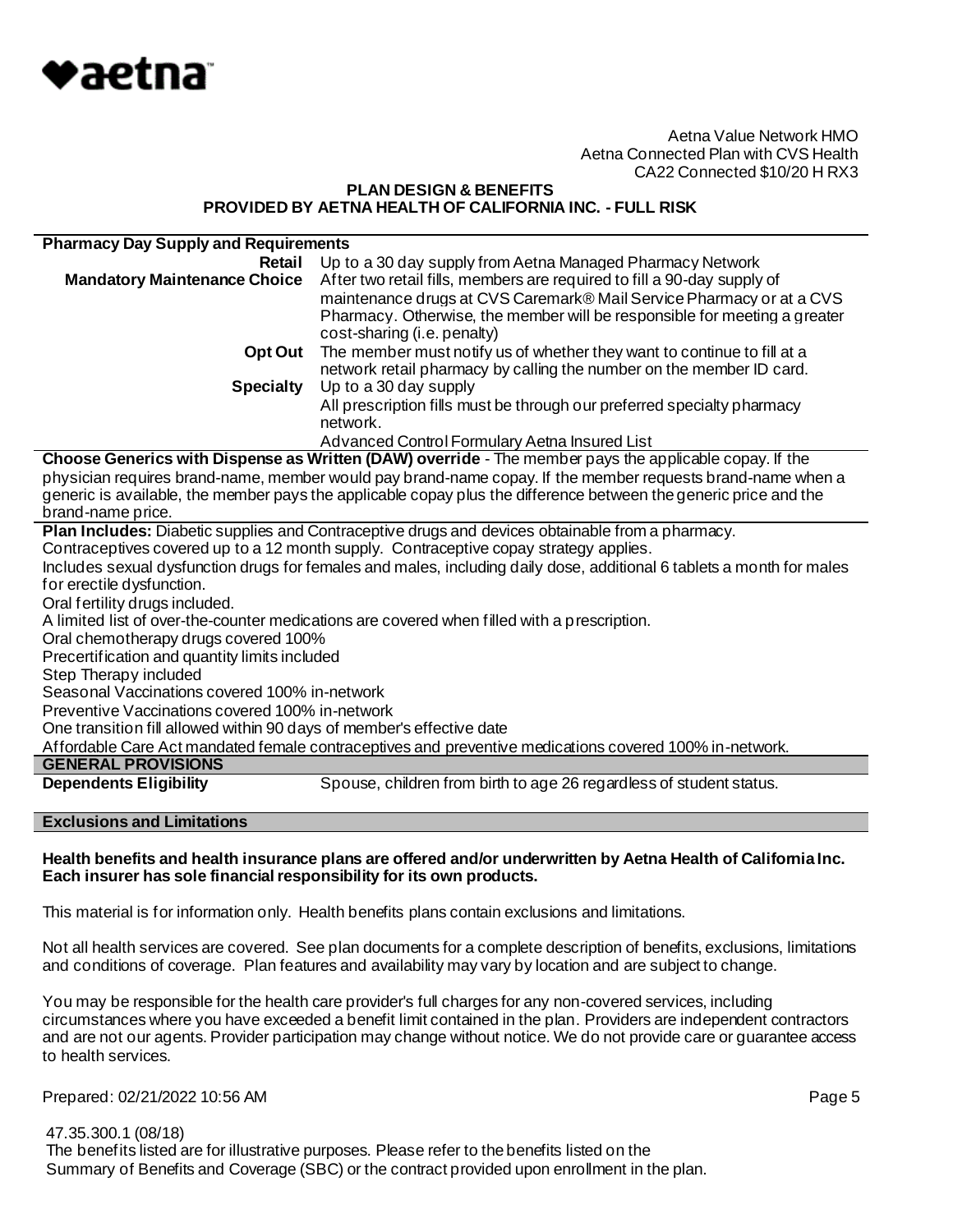

### **PLAN DESIGN & BENEFITS PROVIDED BY AETNA HEALTH OF CALIFORNIA INC. - FULL RISK**

The following is a list of services and supplies that are *generally* not covered. However, your plan documents may contain exceptions to this list based on state mandates or the plan design or rider(s) purchased by your employer.

• All medical and hospital services not specifically covered in, or which are limited or excluded by your plan documents.

• Cosmetic surgery, including breast reduction.

• Custodial care.

- Dental care and dental x-rays.
- Donor egg retrieval.
- Durable medical equipment.

• Experimental and investigational procedures, except for coverage for medically necessary routine patient care costs for members participating in a cancer clinical trial.

- Hearing aids.
- Home births.
- Immunizations for travel or work except where medically necessary or indicated.
- Implantable drugs and certain injectable drugs including injectable infertility drugs.

• Infertility services, including artificial insemination and advanced reproductive technologies such as IVF, ZIFT, GIFT,

- ICSI and other related services, unless specifically listed as covered in your plan documents.
- Long-term rehabilitation therapy.
- Non-medically necessary services or supplies.
- Orthotics except diabetic orthotics.

• Outpatient prescription drugs (except for treatment of diabetes), unless covered by a prescription plan rider and overthe-counter medications (except as provided in a hospital) and supplies.

- Radial keratotomy or related procedures.
- Reversal of sterilization.

• Services for the treatment of sexual dysfunction or inadequacies including therapy, supplies or counseling or prescription drugs.

- Special duty nursing.
- Therapy or rehabilitation other than those listed as covered.
- Treatment of behavioral disorders.

• Weight control services including surgical procedures, medical treatments, weight control/loss programs, dietary regimens and supplements, appetite suppressants and other medications; food or food supplements, exercise programs, exercise or other equipment; and other services and supplies that are primarily intended to control weight or treat obesity, including Morbid Obesity, or for the purpose of weight reduction, regardless of the existence of comorbid conditions.

In case of emergency, call 911 or your local emergency hotline, or go directly to an emergency care facility.

**If you require language assistance, please call the Member Services number located on your ID card, and you will be connected with the language line if needed; or you may dial direct at 1-888-982-3862 (140 languages are available. You must ask for an interpreter). TDD 1-800-628-3323 (hearing impaired only).**

**Si requiere la asistencia de un representante que hable su idioma, por favor llame al número de Servicios al Miembro que aparece en su tarjeta de identificación y se le comunicará con la línea de idiomas si es necesario; de lo contrario, puede llamar directamente al 1-888-982-3862 (140 idiomas disponibles. Debe pedir un intérprete). TDD-1-800-628-3323 (sólo para las personas con impedimentos auditivos).**

Prepared: 02/21/2022 10:56 AM **Page 6** 

47.35.300.1 (08/18)

 The benefits listed are for illustrative purposes. Please refer to the benefits listed on the Summary of Benefits and Coverage (SBC) or the contract provided upon enrollment in the plan.